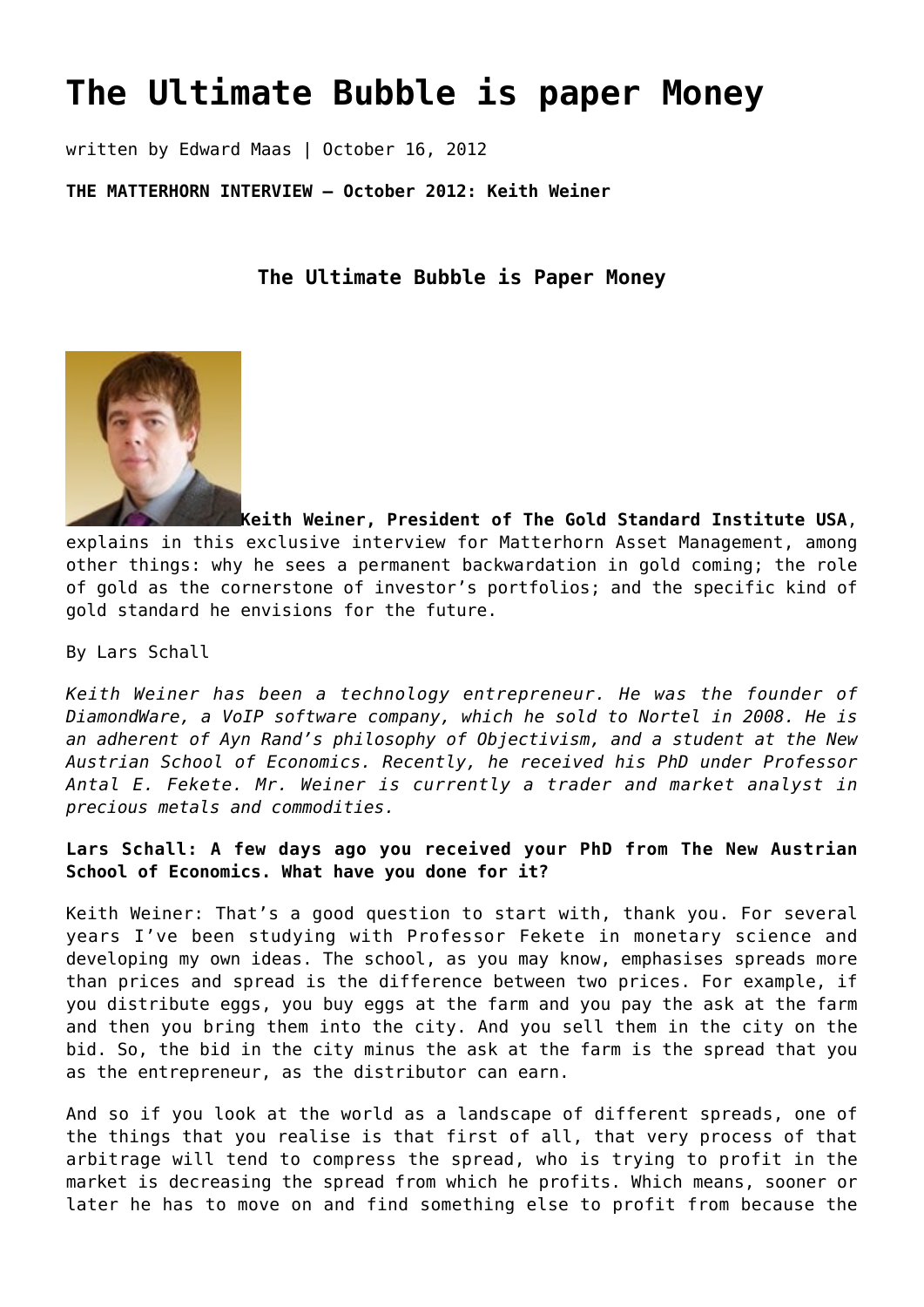spread is squeezing. But you can almost define economic coordination as a process of spreads that are becoming more narrow. And one of the things – my thesis covered a number of different topics and I looked at government interference and government distortion as a result of that interference. You can almost look at it as absent distortion and interference, economic coordination is increasing which is the same thing as saying that spreads are decreasing.

So, every time an entrepreneur discovers a new way of doing things, he's now making the spread more narrow. And so, one of the things that I did was I looked at a number  $-$  I'm going to say maybe eight or ten or 12 different ways that governments can interfere in markets. So, they can pass a tax on profits, a tax on wages, a tax on capital, they can set a minimum quota, they can set a minimum price, a maximum price and I went through each example and showed through looking at different spreads how whenever the government does something which they always do in the name of helping people, they force the spread wider, which as we already proved means that they are decreasing economic coordination and creating distortion. And so, the ultimate example of distortion would be if somebody is over here who is hungry, if somebody is over here who has farmland that is fallow and this person is unemployed, you have a person who wants to eat, you have a person who wants to produce food and they cannot make a deal. And that is the result of distortion that without the government trying to manipulate the economy, that distortion would not occur.

### **L.S.: Why does big business love government intervention in the economy?**

K.W.:: That's also an interesting question. The motivation I think is fairly simple and I don't think it's a function of bigness. First of all, I think any business – so, you have to have a minimum size in order to have access to the government. A one lone person who is running a pizza restaurant doesn't have the money to get to government, but there are much smaller businesses that play this game as well, particularly defence contracting for example. They go to the government and they say, 'We would like you to help us take money' and I will not use the word, 'Make money' but 'take money' by giving us a special subsidy or a protection or go destroy our competitor with antitrust or a lawsuit or environmentalism or whatever it is. And so they get money as a result of this government interference into the economy.

## **L.S.: One of your specialities is the examination of backwardation in gold and especially permanent backwardation. Do you see this ahead for us?**

K.W.: I do see it ahead. Shall I define for your readers backwardation?

#### **L.S.: Yes, please do so.**

K.W.: The simplest example to think of would be the market in wheat, although the concept applies to any commodity. And so the wheat harvest I've been told arrives around early August. So, imagine if you drove a truck out to the farm area in late July and said, 'I would like you to fill out my truck with wheat. Right, today, how much will it cost?' Well, first of all they will laugh at you because there is no wheat, you know, two weeks before the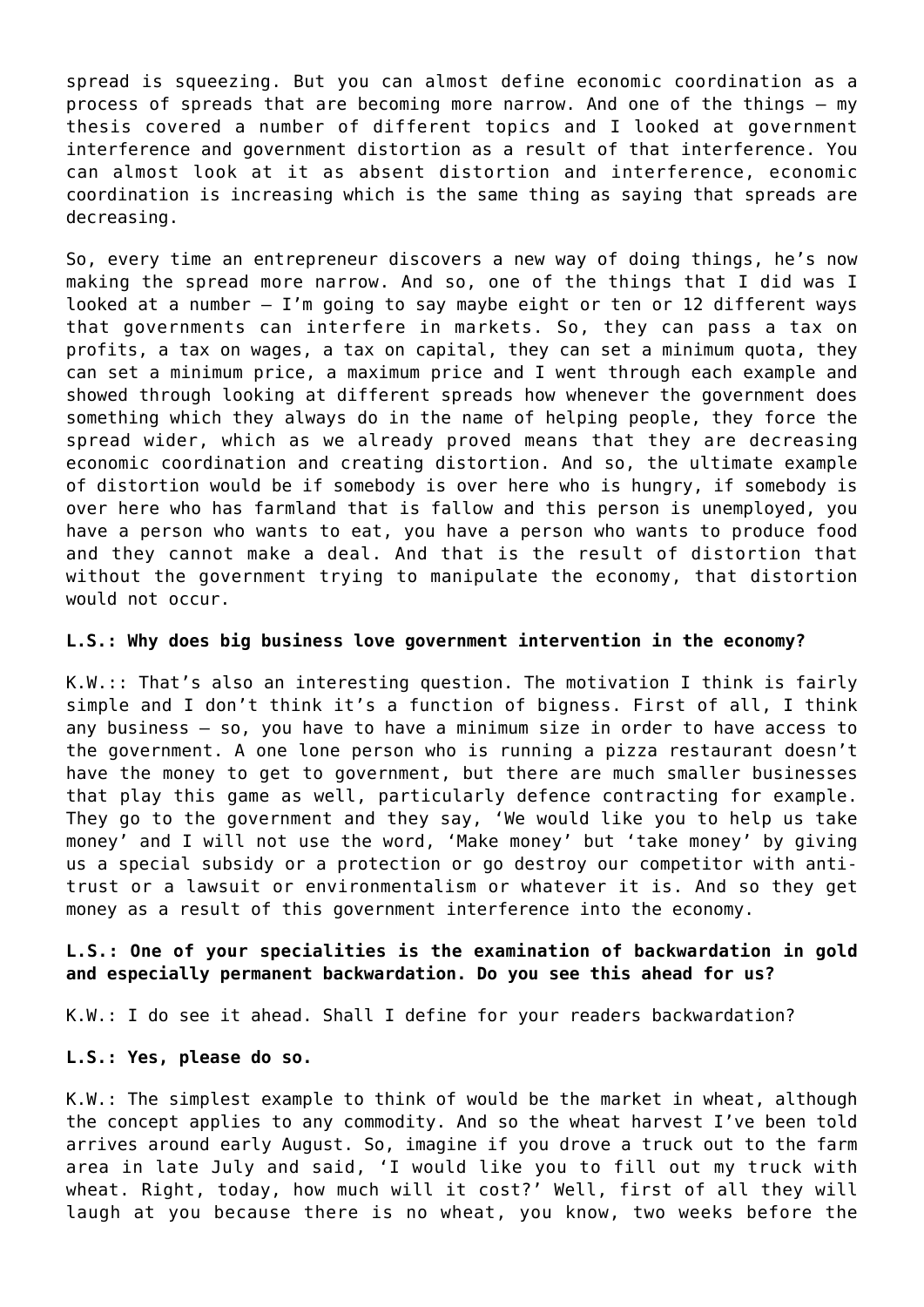harvest, all the wheat has been consumed. But, if you insist, eventually they'll go to every bakery and everywhere else and they will renege on their contracts and buy their way out of their contracts so that they can put wheat on your truck. If a normal price of wheat is \$8 per unit, you may pay \$20 per unit.

If, instead, you are happy to take a contract for wheat to be delivered in September, you will pay \$6. So, backwardation is very obvious here, you have to pay \$20 to have the wheat today, right now as we say, 'Cash on the barrel head' in the US. But if you can take delivery in five weeks, then the price is \$6. So, the price today is much greater than the price is five weeks, that is backwardation. And what it means is shortage or scarcity, so in wheat, obviously, there is no wheat a week before the harvest, the wheat is about to come in, all of the grain elevators are depleted.

Now, if you take a look at gold or silver these are metals that have been accumulated for thousands of years. We use the concept of stocks to flow ratio, which is the amount of inventories that we have accumulated divided by the annual production. For gold it is estimated around 80 years, so at the current rate of mine production it will take 80 years to accumulate the stocks that we have in inventory now. For silver, I think it's a little bit less but it's still many, many decades versus wheat which is three or four months. And so, in gold where we have 80 years of stocks to flows the concept of shortage is meaningless. There's plenty and plenty and plenty of gold around the world and so, if gold goes into backwardation this is very serious.

That doesn't mean that there's a shortage of gold per se it means that there is a shortage of gold in the market, and the reason why this is serious is that gold is money and the process of going into backwardation is the process of gold withdrawing or money withdrawing out of the system. Even though the Keynesian economists that run the financial system deny that gold is money and they can pretend that the paper bill can replace gold, it's not true. And so, I encourage everybody to think of a market crisis. Again, with the emphasis on 'Bid' and 'ask'.

When you think of a market in crisis, think of it as always the bid that withdraws, it's never the ask; it's always the bid. And so, the example I like to use, Los Angeles California is known for earthquakes and so far, the earthquakes have been relatively small, but it's on one of the major faults in the world, the San Andreas fault. So, imagine if the United States Geological Survey, the USGS said that before January we will have an earthquake in Los Angela, 13 on the Richter scale, nothing taller than a dollhouse will survive. What will happen to the real estate market in Los Angeles? There will not be a lack of offers to sell Real Estate – there will be no bids.

## **L.S.: You think that permanent backwardation in gold is the earthquake?**

K.W.: Well, I'm just using the earthquake as an analogy, it's the bid that goes away. After the USGS announces this there will be no bids. There will be plenty of offers to sell real estate but no bids to buy real estate, the bid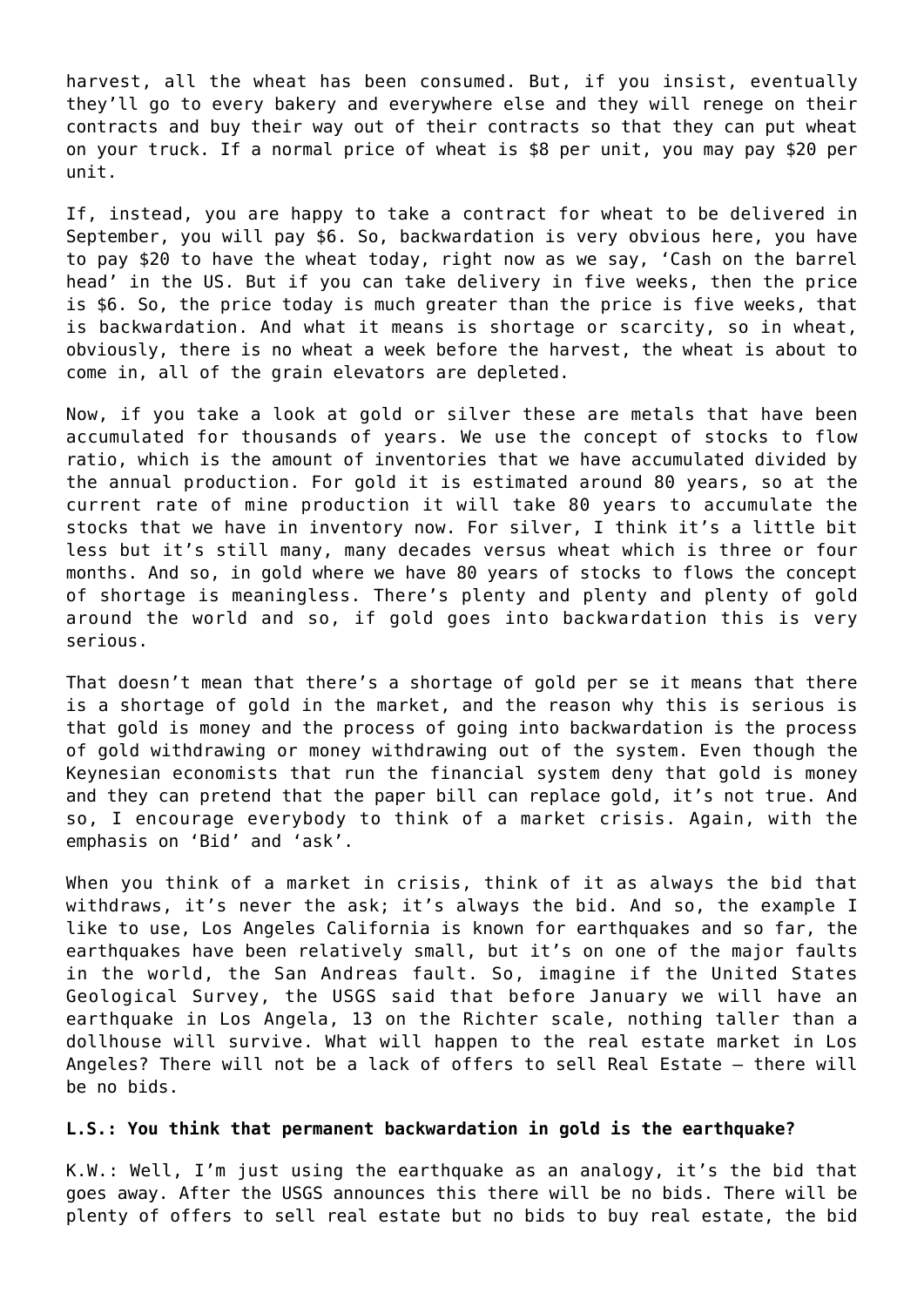will be zero. Now, I want to use that analogy as gold is money and paper is credit. Gold is withdrawing its bid on the US dollar, little by little the process of withdrawing the bid can also be called the process of moving to permanent backwardation.

As those that own the gold become reluctant to buy the paper with it, those that own the gold will hold the gold close to their chest and say, 'I am comfortable standing where I am, I have no need for that paper'. The problem comes from the fact that those who have paper are still very eager, 'Please would you give me a little bit of gold? Here's more paper, how much do you need?' and they will open their wallets for more gold. This is obviously a process of rising price but in the new Austrian School we're more interested in spread; what's happening here. Well, many people in the gold world realise gold is the only commodity where rising prices can lead to reluctance to sell. If this happened in crude oil, if this happened in copper, commodities would come out of the woodwork and the price would correct. But in the case of gold, not so.

So, let's take this a little further and say that we get to a point at the end – permanent backwardation leads to a point where there is no longer a gold bid on the dollar, the euro, the yen, the pound, the frank and so forth, that's it. the gold people say, 'We're not selling anymore'. Here's where the collapse occurs. The people with dollars are still interested with euros and with franks, they still want gold. How do they get it? Well, they say, I can trade my dollars or my euros for crude oil or wheat or copper or any liquid commodity that has a market. And then once I have the copper or the oil I can then trade that for gold. And so this will be a process of trading paper for commodity, commodity for gold, paper for commodity, commodity for gold. Paper to commodity, commodity to gold without limit and this will push the price of the commodity up to any arbitrary – we're just doing an interview here. That will drive the price of the commodity to arbitrary high levels.

Picture \$10,000 per barrel of crude oil or \$1 million per barrel of crude oil. But in dollar terms and it will push the price of the commodity in gold terms lower and lower and lower. So, the price in dollar terms for all the commodities will rise exponentially and the price in gold terms will be falling exponentially. And the only end to this process is when people officially say the paper currency is no more. And so, I don't think that the collapse of the currency will be due to the quantity of the currency being printed like in Weimar or Zimbabwe where they just kept printing more and more zeros onto the notes. I think it will be because of this arbitrage the last desperate holders of dollars trying to get a few more ounces of gold will drive the prices. Does that make sense?

# **L.S.: Yes sure. – Why do you think that gold in this environment is especially attractive and why should it be – where have I written it, why should it be the cornerstone of everyone's portfolio?**

K.W.: I think very simply, gold is money and that process took thousands of years to decide and gold became the most marketable good which mean it has the smallest bid spread and that spread widens the least as you go to a larger quantity. So, in any other commodity if you want to sell \$10 million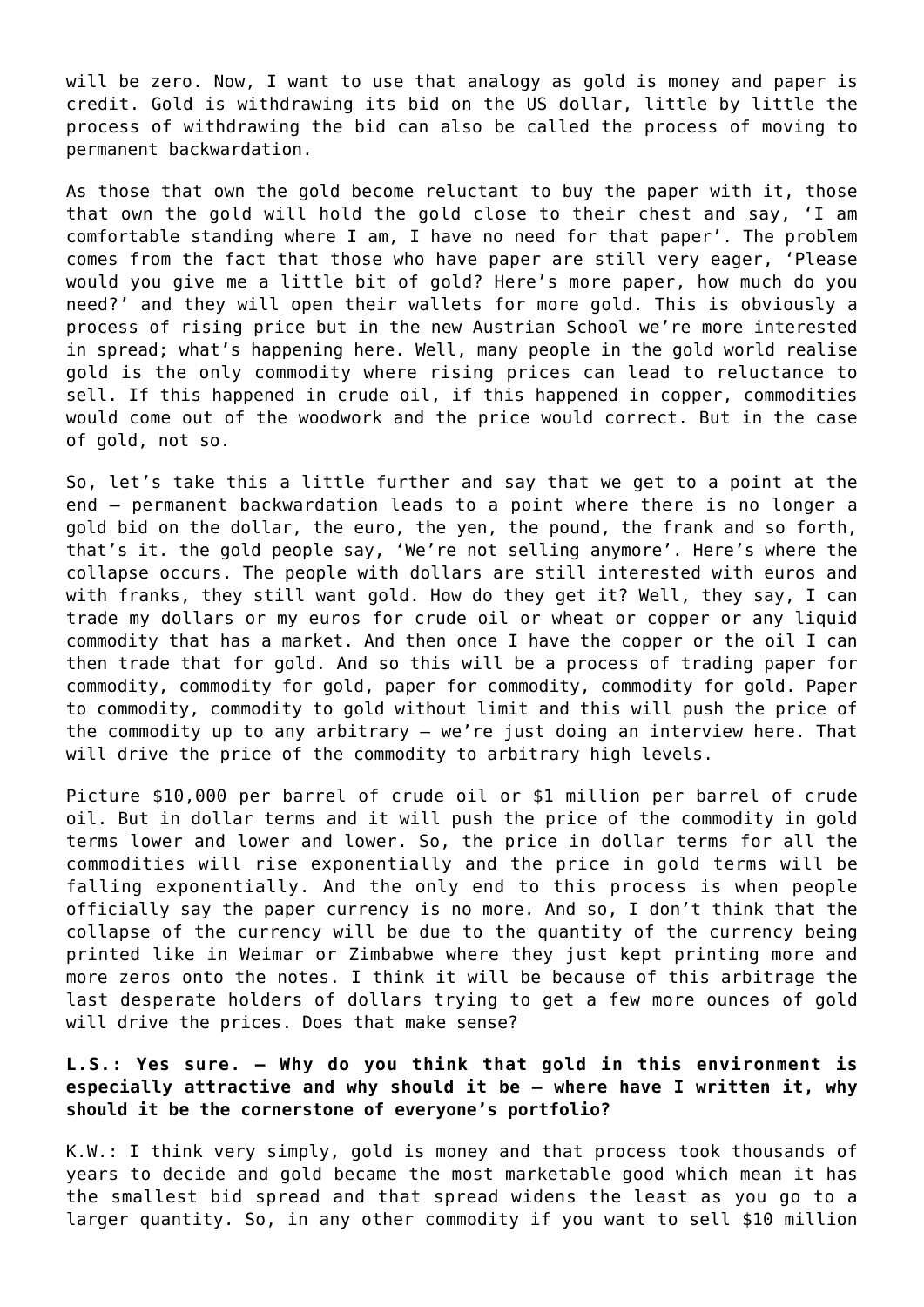worth of copper, you will crash the price of copper temporarily in order to sell that but in the case of the gold market, the liquidity is always there. This means that gold has the highest stocks to flow as we've talked about and this means that gold has a marginal utility that either declines the least or maybe does not decline at all. So, gold has been selected over thousands of years as money.

We are now close to a point of the collapse of the paper monetary systems and so, you don't want to hold – so the problem with paper money is it is debt. If you think you have money 'In the bank', you actually have a credit obligation, you are a general creditor, unsecured creditor of the bank and the bank owes you the money. And what does the bank do? Well, they buy the government bond which means the government owes the bank the money. And so it's just debt to debt to debt.

The problem is when somebody defaults, that means the debt is no longer good. The creditor now has a hole in his balance sheet and the creditor may default. And once the defaults begin to cascade, they will wipe through the system like dominoes tipping and falling and tipping and falling one into the other. And so, anybody who thinks about this should want to not be in that chain of dominoes holding paper credit, they want to hold money, not as an investment, I would not call it an investment, I would say it's simply holding money because everything else will be falling in terms of real money.

# **L.S.: Since you're the president of the Gold Standard Institute in the U.S., I think you envision a specific kind of gold standard. Could you define it, please?**

K.W.: Yes, absolutely. So, I talk about the term, 'The unadulterated gold standard' and I use the definite article 'The' because there is one kind of unadulterated gold standard. Although we have many different kinds of gold standards that have been used throughout history usually involving some degree of government intrusion into the market where the government has said okay, you can't use gold coins circulating, we will have these 400 ounce bars in the Bank of England vault in London and we'll print all this paper that represent claims against those bars and so that's the gold bullion standard. And then the gold exchange standard was after 1933 and especially after 1944 the United States government had most of the gold after World War II certainly and said you can use these dollars as if they were good as gold and they will be redeemable but only to Central Banks. This was the gold exchange standard.

And so the Central Banks then created credit in their own local currencies, you know, the Deutsche Mark, the French Franc, the Italian Lire and so forth and that that was ultimately backed by dollars. The dollars were backed by gold. Well, that collapsed in 1971. So, today as we think about going forward to a gold standard, I think what we want to be very, very clear on is that the unadulterated gold standard means it is not adulterated. Now we have to be clear what is it not adulterated with; coercion, force. So, what we mostly want is for the government to not interfere in the market for money and credit. We want an end of what is called, 'Legal tender laws' that force creditors to accept the government's paper script. We repeal the laws that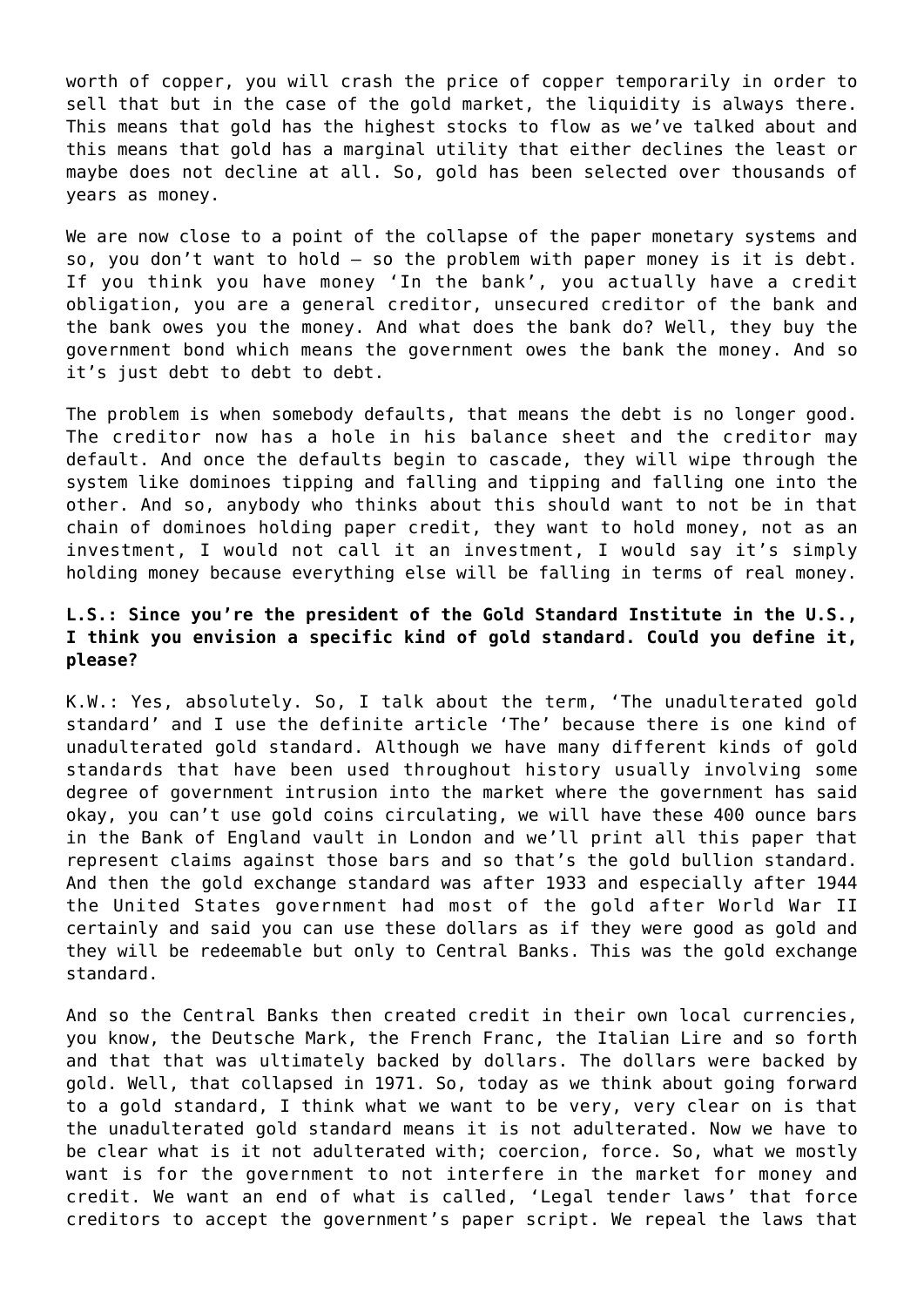nullify gold clauses and contracts. So, a landlord can sign a long-term lease in gold and not have to worry what will the ounce of gold be worth in 30 years or 50 years. We repeal the laws, most people don't think about this, there are laws that force tax payers to keep their books, their profit and loss statement and their balance sheet in dollars or euros or francs or pounds or whatever, allow the tax payer to keep their books in gold or silver or in some combination, aggregate unit if they want and to pay their taxes in gold or silver or some aggregate.

Finally, you know, eliminate the laws that control banks and control what people can do, allow people to hold the gold coin directly in their hands. Allow people to either hoard that at home if that is their choice or to bring them into a bank and deposit it if the bank offers terms and interest that are attractive to that consumer. And the reason why this is important is because the rate of interest is set by two forces. There is arbitrage by the marginal saver who either deposits into the bank or withdraws from the bank based on the rate of interest. If the rate of interest is too low, I might as well hold the gold coin in my pocket, the bank isn't paying me enough to take the risk. If the interest rate rises I'm happy to earn a yield in the bank. And this will set the floor under the rate of interest.

The ceiling in the rate of interest is set by the marginal business. You cannot borrow money at a higher cost than your rate of profit. If you're making 5 percent by selling your product in the market, you cannot borrow at 6 percent. By having a free market and money in credit, the rate of interest will be set in a narrow range and if you take a lot at a graph of the United States government 10-year treasury bond, let's say from after the war of 1812 which almost destroyed the United States, from 1812 to 1913 the rate of interest was incredibly stable and there was a spike for the civil war and there were one or two other glitches. But basically, very, very stable. And it's important to have a stable interest rate because when the interest rate moves, that destroys capital and that's part of the problem that we have today. The rate of interest has been falling for 31 years.

# **L.S.: One part of the bashing against gold is that it isn't an earning asset, that it does not pay dividends. What is your argument against this argument?**

K.W.: Well, obviously and I want to address a deeper issue there because I agree with the underlining issue although I think it's misapplied today. Today, the problem is the death of paper money. So, I would use the analogy of picking up pennies in front of a steam roller to earn 2 percent on your paper money while the entire paper money system is going over the cliff into the abyss. To me it's misguided, but the broader issue is absolutely correct. We cannot have a gold standard if everybody buys gold to hoard it and take it home and burry it under the floor or bury it under the mattress. It is absolutely essential to the process of moving forward toward a gold standard that there be gold bonds that pay a yield not in paper currencies but that pay a yield in gold and that if the world could have a way to buy a gold bond and earn a yield in gold, then I think the adoption rate of gold would accelerate exponentially but in a way, that would not be to permanent backwardation, in a way, that would lead towards a solution to the problem that we have in paper money today.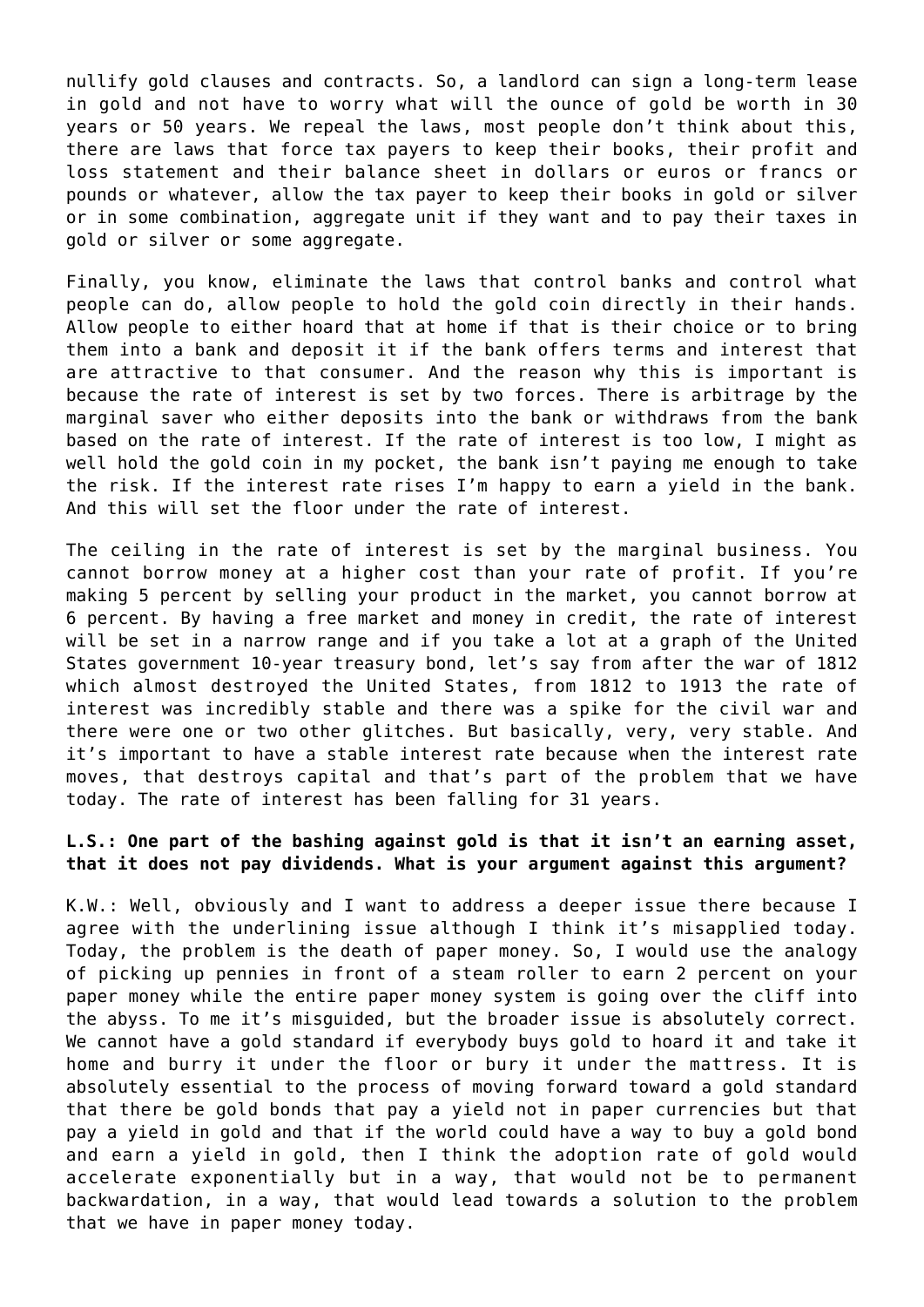#### **L.S.: Do you have a price target for gold?**

K.W.: To my way of looking at things, the price of gold will continue to rise and I use a computer software term, I'm going to use the expression, 'A race condition'. So, on a computer if you have two different processes that are both not really controlled with respect to one another. One is moving forward on one track and one is moving forward on the other track and you don't really know which one is going to hit first. Will gold hit \$3,000 an ounce first or will it go into permanent backwardation? Which basically means there is no offer to sell gold in terms of dollars or in terms of euros. So, at some point, gold will not be quoted on the board anymore, so I use the analogy in the last you know six or 12 months of Zimbabwe there was no quote for gold in Zimbabwe dollars, so what is the price? The price is undefined, you might as well call it infinite. So, what happens first is gold hit \$3,000 or \$5,000 or does gold simply seize to be available. Which one happens first is anybody's guess.

## **L.S.: Yes, and we also hear a lot about that people argue that gold is in a bubble. Is gold in a bubble?**

K.W.: I think the ultimate bubble is paper money that people have built up an enormous stock of faith and faith is the only word that I can think of in paper money. And as paper money collapses, then the price of gold in terms of paper money becomes meaningless. Gold is restored to the same role that it always was which is gold is money. Long before we had the paper dollar or the paper euro people accumulated gold without regard to price. In any other commodity, if the inventories rise, we call it a glut and then the production stops and we work off the inventories until the price falls. In the case of gold, that does not occur. So, I would say in a certain sense, it's not possible to have a bubble in gold, it's a meaningless term.

# **L.S.: Then there's another topic, and that's Sandeep Jaitly's interview on the Keiser Report, which caused a lot of buzz in blogosphere. Do you have any comment on this?**

M: So I'm the president of the gold standard institute USA. I was not involved in the decision that was made by Phillip Barton. My only comment is that as the gold standard institute we're looking to be open and encouraging friendships with the people of the Mises Institute, the libertarians, the fans of Ayn Rand and Objectivism. These are the logical people that today, before the Gold Standard Institute, advocate a return to or going forward to a gold standard.

So, we want to be their friends, we want to encourage them to join the Gold Standard Institute to read our materials, to learn more about a proper gold standard, to encourage them to write so that our journal will become an active forum and a place for it where ideas can be shared. And so we don't want to issue statements to deliberately antagonize them and say that, you know, Ayn Rand is bad and is phony and Mises was not an Austrian School economist. We don't want to create this controversy, we want to say, 'Welcome to our tent. We have a common goal, let us pursue our goal'. Let's keep aware one thing, the world faces a deadly crisis right now. If we do not solve the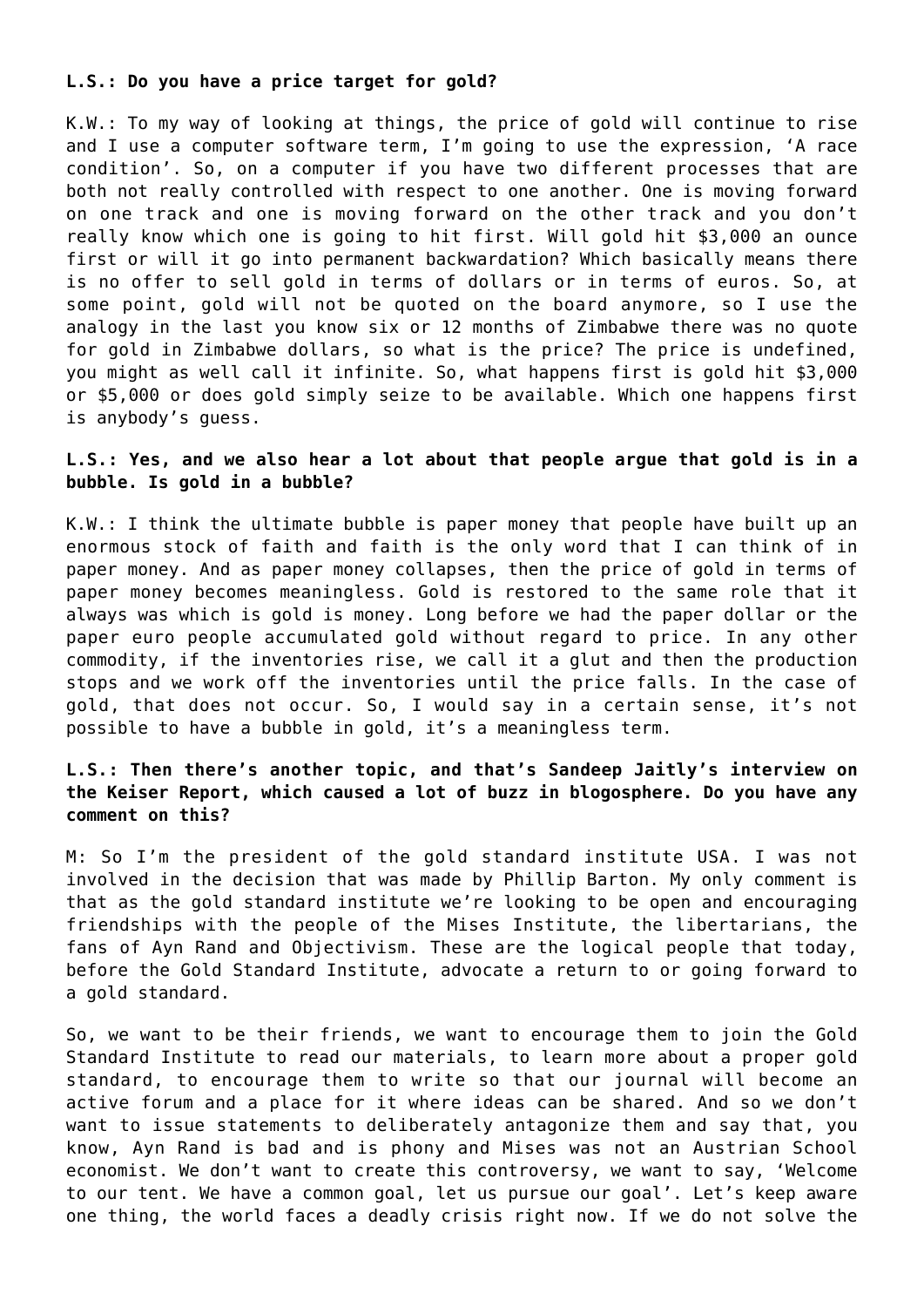problem of irredeemable paper money and the collapse that's coming, this collapse is not going to look like 1929, not at all. I would encourage people to look, to read about the collapse in 472 AD when Rome fell. We're talking about starvation, exposure, disease, war, strife, death.

I think we just have to focus on, we have this problem, there are not very many of us that understand the problem let alone the solution and we have to, you know, set aside whatever differences we may have to work together. This is the problem. And the enemy is the Central Bank not, you know, different flavours of people that support Gold.

## **L.S.: When one would have an unadulterated gold standard, there would be no need for Central Banks, right?**

K.W.: Correct. Let's have a free market in money and credit. The government will have no more involvement in the market for gold or money or credit or banking as it should have in computer software. Let people decide if people want to take the gold coin home, they take it home. If they want to put it in the bank, they put it in the bank.

# **L.S.: Yes, one last question because you're talking about banks. Mark Faber said recently that he fears a confiscation of gold in the US again. What's your take?**

K.W.: That's a very interesting topic and I have to preface my remark by saying that now we're not talking strictly monetary science where conclusions can be definite. I can say I'm certain that the dollar and the paper currencies will collapse. Now we're talking about speculation as to what the politicians might do in the future. That said, I do have an opinion and I actually don't think that the US government will confiscate gold. And the reason why  $-$  I have several reasons why.

First of all, in 1933 when they did it, they had a very obvious goal which was they had to demonetize gold. People were used to – people actually had gold coins and they could make purchases in gold coins and most people would have one or two, you know, at least gold coins at home. My grandfather who was not a wealthy man in 1933 and he was a young man, he was born in 1909 so that would have made him 24 years' old, he was working very hard and not educated I don't think he was by any means wealthy. He had at least one gold coin which came down to me through inheritance. So, everybody was used to having them and the government had to change the perception that gold is money. Today we don't have that issue, nobody, at least in America thinks that gold is money.

I think you are fortunate in the German-speaking world that people are more sophisticated and they understand gold a little bit better. I think most Americans really don't. That's the first thing. The second thing is the other reason why they would seize the gold is because they're desperate for the money. I think in the United States there is about \$7 trillion, \$8 trillion in retirement accounts, IRA, 401K and other government regulated retirement accounts. Part of the regulation is that all of these retirement accounts are held in the custody of a small number of highly regulated you know,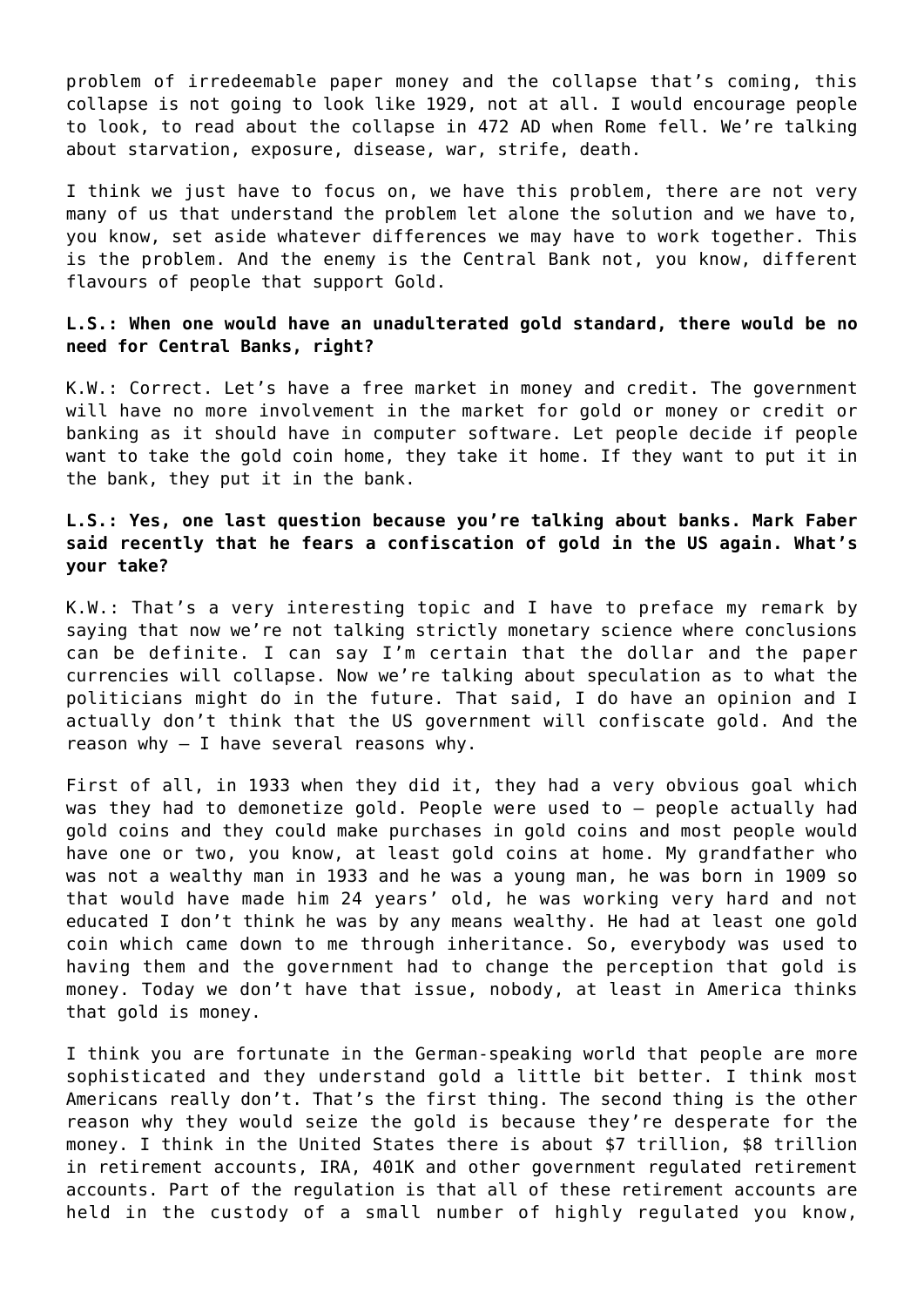government approved custodians.

So, if they want to get their hands easily on \$7 trillion they could pass a new law that says in order to keep the tax deferred status of your retirement account, you have to put, you know, for example, 50 percent into a special new government retirement bond that we're going to issue. And this avoids the problem in the United States you can't take somebody's property without due process and the Courts are decaying but they've still got respect for this. So if you're saying you're going to take somebody's gold, you might have a problem in the Court. But if Congress changes the law for a tax deferral for an account, I think the courts will accept that.

So, all they have to do is to say, 'Well, to start with 25 percent of your retirement account has to be in a government bond and then they can raise that next year to 40 percent, 50 percent. And so I think there's \$7 trillion that they could sweep off the table and take to spend and that will keep the game going for two or three more years, three or four more years of the current deficit rate depending on the assumptions. Also in the United States there's another difference between Europe which is gun ownership. It is both easy and very pervasive. There are not that many people that own gold in the United States. However, amongst those who do own gold, gun ownership is probably close to 100 percent. So, if you actually tried to take the gold from the people, you're taking it from people who have guns and there would be a lot of bloodshed if you tried to do this.

**L.S.: Yes.**

K.W.: In 1933 I think people were much more trusting of the government. The government said, 'We promise to give it back to you, this is temporary'. I think a lot of people were very naïve and said, well, okay, you know, we'll do this. Today I don't think anybody will say that.

**L.S.: Now, we've had already the final question but I think it is essential to add another question here, because when you would have no need for a Central bank and you're against central banks, isn't it then logic that the Central Banks will do whatever they can to fight you and the guys in your camp?**

K.W.: Yeah, absolutely.

# **L.S.: And the Central Banks are one of the most powerful forces in this world.**

K.W.: So, I'm an entrepreneur and I look at it as an analogy of a disruptive new business start-up and so, I'm sure you're familiar with Skype. When a start-up comes into the market and tries to compete against a big business doing the same thing that the big business does, the start-up will never be successful. There are 100s of companies that have tried to produce a car with rear wheel drive and a gasoline or a diesel engine that you've never heard of because they did not succeed. Skype succeeded because they created disruption. And a way of thinking of disruption is if you have a lever, where do you move the fulcrum point under the lever.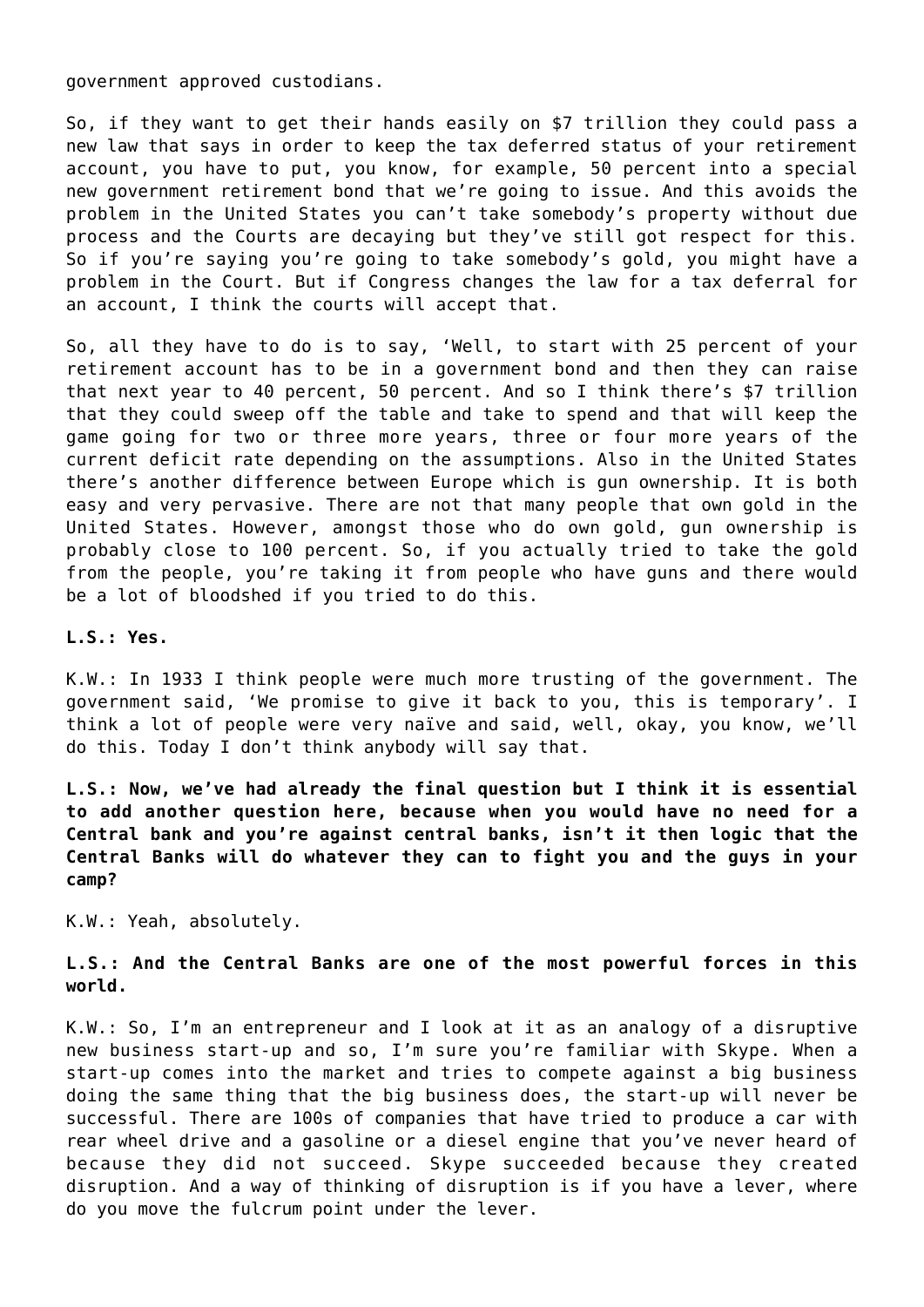So, if you think of the market for a voice, you know, phone communications and you have AT&T over here and you have Skype over here. What Skype did is they positioned the fulcrum right over here and now it's very easy for them to pull on this end of lever and they can control what happens. And so AT&T in the United States has a declining business other than for mobile phones. With mobile phones people need wireless service and AT&T is a very big provider obviously. So in the case of gold is money, I think if we structure this right and frame the conversation right and we trigger the right dynamics with the gold bonds for example, obviously the trend is people are buying gold to hoard it and take it home. So the Central Bank is going to be destroyed by permanent backwardation. Once the currency collapses and crude oil is \$1 million per barrel, the Central Bank is finished.

Alternatively, I propose to bring back the gold bond in a way that would allow a graceful change. The Central Bank, there are plenty of precedents and I can think of New Zealand where state-owned enterprises are sold at auction to the highest bidder and then the Federal Reserve and maybe the ECB I'm not as sure about that, the Bank of England probably could be sold and become a private bank that obviously has a lot of advantages to start, you know, in a free market. So I don't think they necessarily disappear if we do this right with a gold bond, but they become privatised and then they become a private actor in a free market. That's what I would like to see.

#### **L.S.: Yes, but isn't the Fed a private bank?**

K.W.: I don't believe so. Obviously that's a very controversial statement. I'll just simply point to the fact that it's CEO is appointed by the president, it's federalreserve.gov as its website. It behaves and acts as a branch of the US government in all regards.

#### **L.S.: Yes, but who are the shareholders?**

K.W.: They call it shareholders but if you take a look, they pay a dividend that's a function of the original paid in capital in 1913, so, you know, JP Morgan gets a cheque for \$80,000 a year and then, you know, \$800 billion a year is remitted to the treasury. So, they have – the process – when the federal reserve was set up, it was a very different entity than it is today and every step along the way they either took power for themselves that was not originally granted by law, and so Professor Fekete points out the law allowed the Federal Reserve to own only Real Bills to back the dollars that they issued. But by the mid 19-teens the Federal Reserve was buying US government bonds. And so it took until I think 1935 I don't remember the exact date before congress retroactively passed a law that said that the Federal Reserve can own treasury bonds.

So, there's been many, many changes to the Federal Reserve from its original origin as the re-discounter of bills into the Central planner and regulator that we all know and hate today. Somewhere along the way whatever vestige of private – you know being private that it may have had in 1913, today it's a government agency, it behaves as a government agency, it's arm of the government and institutes government policy.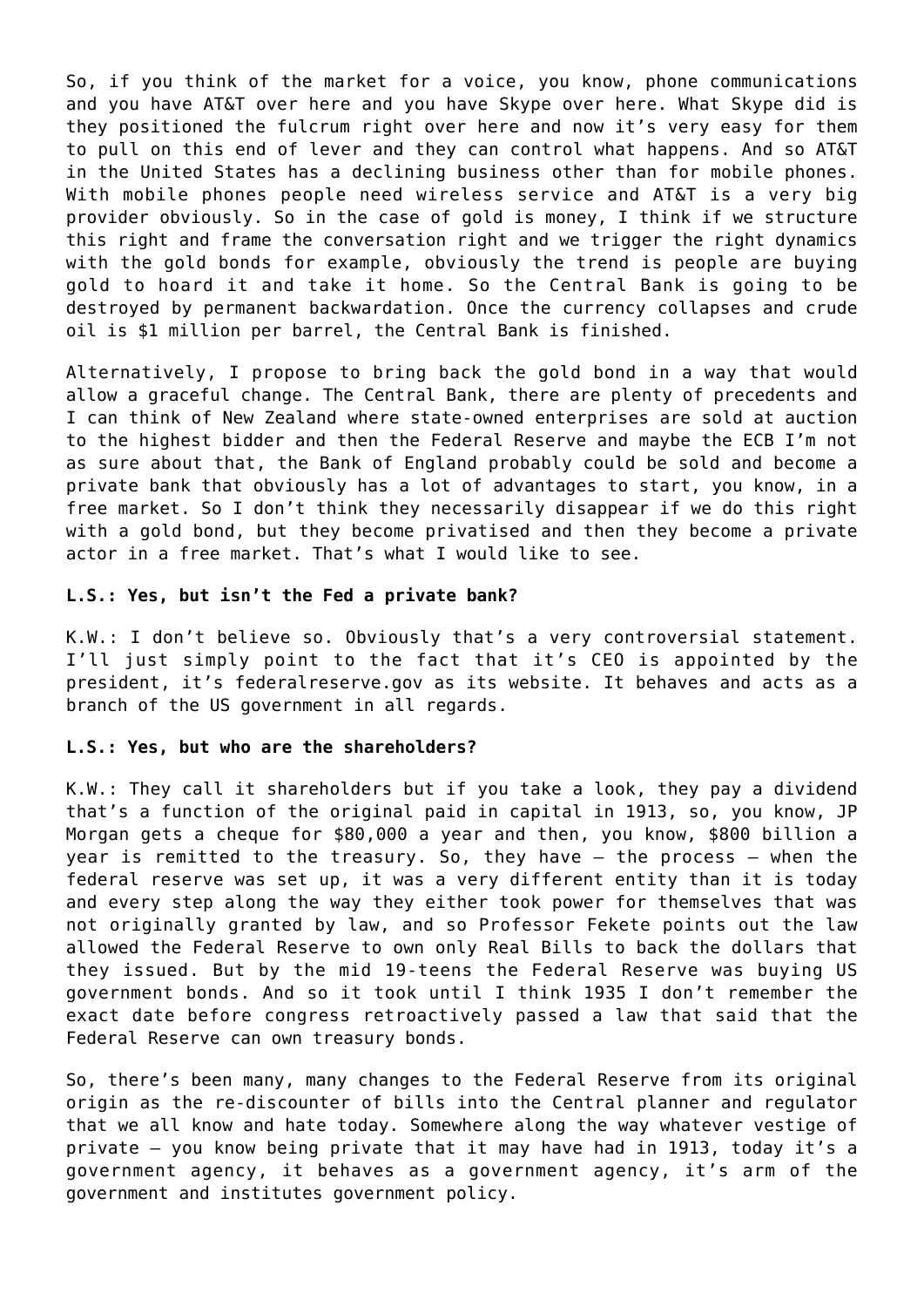**L.S.: Yes, but didn't the Fed reveal by its actions that it protects the interest of the private banks and that it is willing to throw the citizens of the United States or maybe the citizens of the world under the bus?**

K.W.: I'm not sure if they would have quite said that openly. I certainly agree while we have – people call it a free market, in my opinion probably the greatest damage done by Ellen Greenspan is to convince people that what we have is a free market today. If you look at Benito Mussolini and how he defined fascism, he said it's corporatism, it's government and business working together. So, we have a perverse currency and monetary and financial system today in which the private banks such as JP Morgan, Bank of America, Wells Fargo, in Europe Deutsche Bank and so forth, have a partnership with the government and they get all sorts of special privileges, special immunities, special subsidies and, of course, bail-outs, especially after – but actually no, I was going to say after 2008 but, of course, bailouts are not new, they had bailouts in 1987, they had bailouts in 1991 to 1992 in the US and elsewhere in the world at different times.

So they have a very crony fascist corporatist system where the survival and prosperity of JP Morgan is integral to the success of the currency. If JP Morgan were to fail, the dollar will fail. JP Morgan has too many liabilities to too many counter-parties. If they default then all of those counter parties will be destroyed and in their default everybody else who wasn't destroyed by JP Morgan's default, everybody else will be destroyed at that point as well. And so they've built a web or a net that's inter-connected in a way that no one party can be extricated and that's why the concept too big to fail. If there's a legitimate core to it or a truth to it I should say, is that they are too big to fail and if they fail the whole system fails. And so all the politicians and I have to remind the people reading this interview, all of the voters would not be in favour of allowing the system to collapse.

Let's keep in mind what that would mean, 'Collapse'. You wake up in the morning you have no bank account. You think, okay, you still have a job; no, your employer has money in the bank to pay payroll, your employer is destroyed, your insurance is destroyed, your pension is destroyed, the economy is wiped out. And so I don't think the voter's will agree to allow the system to collapse either. There has to be and this is my idea of gold bonds, there has to be a way of a graceful smooth transition that does not involve collapse, but a smooth transition to a gold system. And so, you know, without getting into the conspiracy theories, yes, Morgan is integral to and Deutsche Bank for that matter as well, are integral to the paper system. Let's be careful, if we wish for them to fail, let's be careful what we wish for because if our wish comes true we might find it's a nightmare.

## **L.S.: But aren't we on the road that everyone more or less will be killed if the system survives under the current circumstances?**

K.W.: Well, I don't think the system can survive so I would say we're on the road right now were the system collapses and everybody will be killed. So, that's why I think it is so important to propose a workable solution for gold to – the key is gold must begin circulating again as money and the key to that is people must be able to earn interest on their gold, and then they